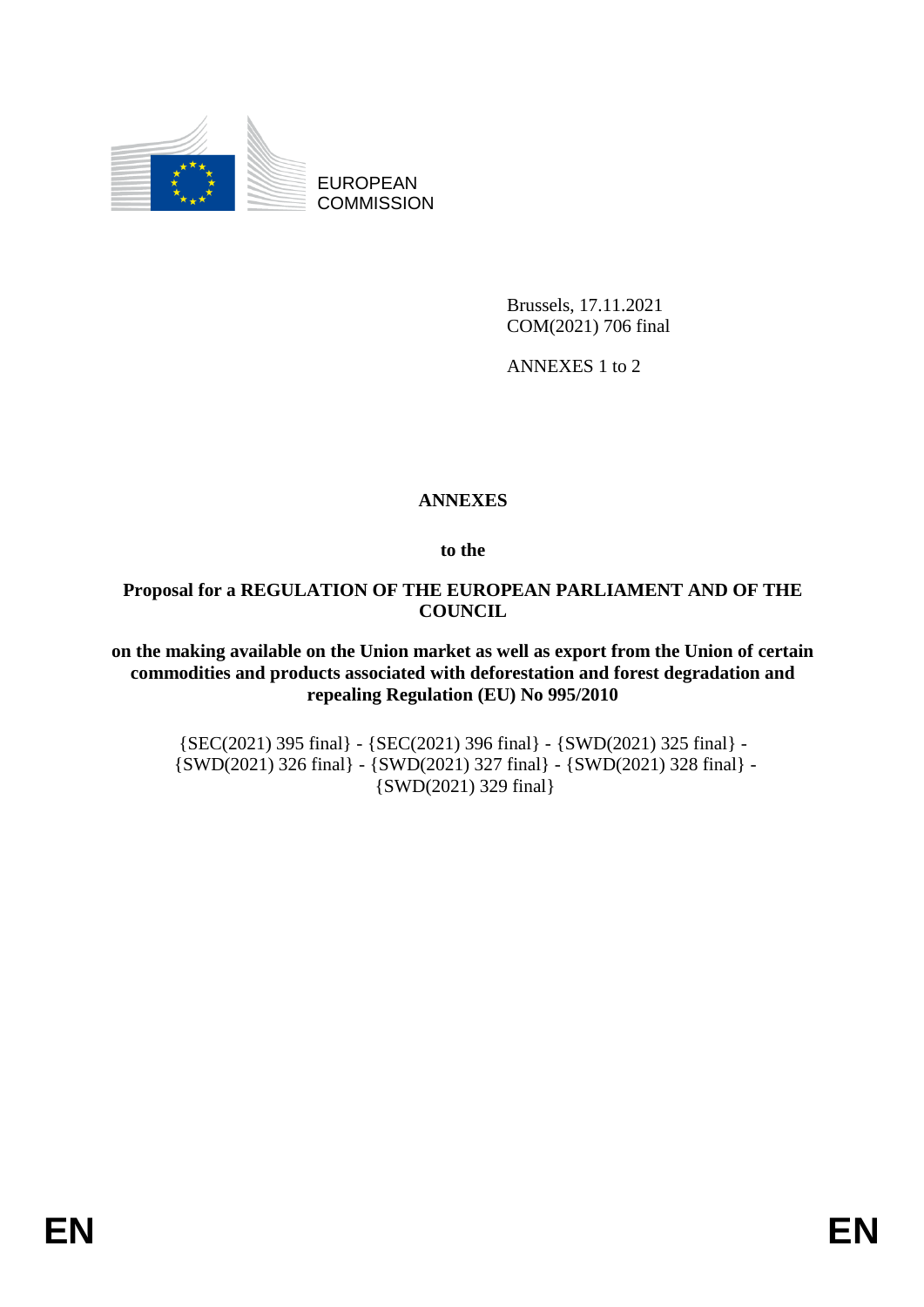# **ANNEX I**

Goods as classified in the Combined Nomenclature set out in Annex I to Council Regulation (EEC) No 2658/87, referred to in Article 1 of this Regulation<sup>1</sup>.

The Regulation shall not apply to goods if they are produced entirely from material that has completed its lifecycle and would otherwise have been discarded as waste, as defined in Article 3(1) of Directive  $2008/98/EC^2$ . This exemption does not apply to by-products of a manufacturing process, where that process involved material that was not waste as defined in Article 3 (1) of that Directive.

| Cattle   | ex 0102 Live cattle                                                                                                                                                                                   |
|----------|-------------------------------------------------------------------------------------------------------------------------------------------------------------------------------------------------------|
|          | ex 0201 Meat of cattle, fresh or chilled                                                                                                                                                              |
|          | ex 0202 Meat of cattle, frozen                                                                                                                                                                        |
|          | ex 0206 10 Edible offal of cattle, fresh or chilled                                                                                                                                                   |
|          | ex 0206 22 Edible cattle livers, frozen                                                                                                                                                               |
|          | ex 0206 29 Edible cattle offal (excluding tongues and livers), frozen                                                                                                                                 |
|          | ex 4101 Raw hides and skins of cattle (fresh, or salted, dried, limed, pickled or<br>otherwise preserved, but not tanned, parchment-dressed or further prepared),<br>whether or not dehaired or split |
|          | ex 4104 Tanned or crust hides and skins of cattle, without hair on, whether or<br>not split, but not further prepared                                                                                 |
|          | ex 4107 Leather of cattle, further prepared after tanning or crusting, including<br>parchment-dressed leather, without hair on, whether or not split                                                  |
|          |                                                                                                                                                                                                       |
| Cocoa    | 1801 00 00 Cocoa beans, whole or broken, raw or roasted                                                                                                                                               |
|          | 1802 00 00 Cocoa shells, husks, skins and other cocoa waste                                                                                                                                           |
|          | 1803 Cocoa paste, whether or not defatted                                                                                                                                                             |
|          | 1804 00 00 Cocoa butter, fat and oil                                                                                                                                                                  |
|          | 1805 00 00 Cocoa powder, not containing added sugar or other sweetening<br>matter                                                                                                                     |
|          | 1806 Chocolate and other food preparations containing cocoa                                                                                                                                           |
| Coffee   | 0901 Coffee, whether or not roasted or decaffeinated; coffee husks and skins;<br>coffee substitutes containing coffee in any proportion                                                               |
| Oil palm | 1511 Palm oil and its fractions, whether or not refined, but not chemically                                                                                                                           |
|          |                                                                                                                                                                                                       |

<sup>1</sup> <sup>1</sup> The nomenclature codes are taken from the Combined Nomenclature as defined in Article  $1(2)$  of Council Regulation (EEC) No 2658/87 of 23 July 1987 on the tariff and statistical nomenclature and on the Common Customs Tariff and as set out in Annex I thereto, which are valid at the time of publication of this Regulation and mutatis mutandis as amended by subsequent legislation.

<sup>&</sup>lt;sup>2</sup> Directive 2008/98/EC of the European Parliament and of the Council of 19 November 2008 on waste and repealing certain Directives, OJ L 312, 22.11.2008, p. 3–30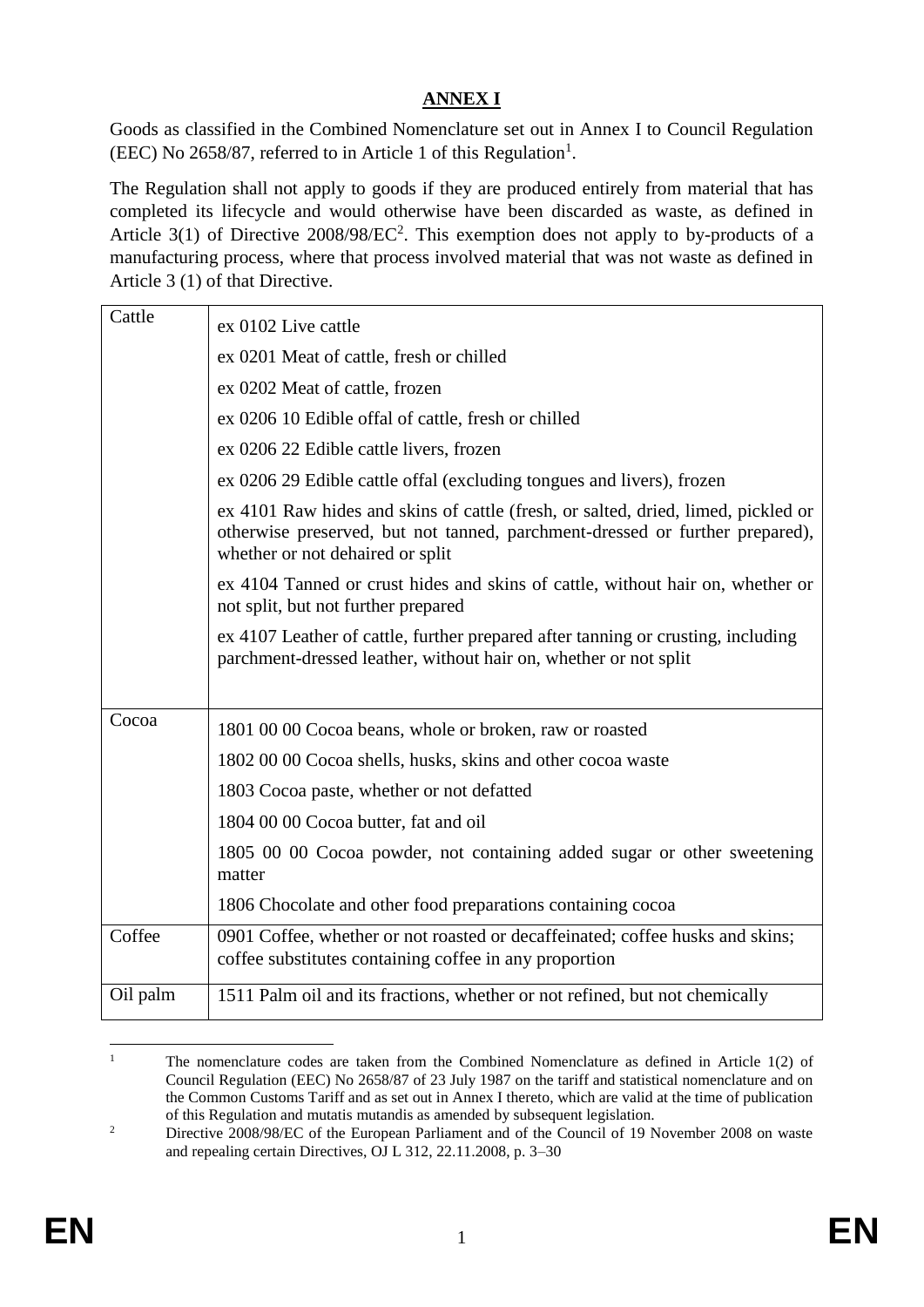|      | modified                                                                                                                                                                                                                                                                              |
|------|---------------------------------------------------------------------------------------------------------------------------------------------------------------------------------------------------------------------------------------------------------------------------------------|
|      | 1207 10 Palm nuts and kernels                                                                                                                                                                                                                                                         |
|      | 1513 21 Crude palm kernel and babassu oil and fractions thereof                                                                                                                                                                                                                       |
|      | 1513 29 Palm kernel and babassu oil and their fractions, whether or not refined,<br>but not chemically modified (excluding Crude oil)                                                                                                                                                 |
|      | 2306 60 Oilcake and other solid residues of palm nuts or kernels, whether or<br>not ground or in the form of pellets, resulting from the extraction of palm nuts<br>oils or kernels oils                                                                                              |
| Soya | 1201 Soya beans, whether or not broken                                                                                                                                                                                                                                                |
|      | 1208 10 Soya bean flour and meal                                                                                                                                                                                                                                                      |
|      | 1507 Soya-bean oil and its fractions, whether or not refined, but not chemically<br>modified                                                                                                                                                                                          |
|      | 2304 Oilcake and other solid residues, whether or not ground or in the form of<br>pellets, resulting from the extraction of soya-bean oil                                                                                                                                             |
| Wood | 4401 Fuel wood, in logs, in billets, in twigs, in faggots or in similar forms;<br>wood in chips or particles; sawdust and wood waste and scrap, whether or not<br>agglomerated in logs, briquettes, pellets or similar forms                                                          |
|      | 4403 Wood in the rough, whether or not stripped of bark or sapwood, or<br>roughly squared                                                                                                                                                                                             |
|      | 4406 Railway or tramway sleepers (cross-ties) of wood                                                                                                                                                                                                                                 |
|      | 4407 Wood sawn or chipped lengthwise, sliced or peeled, whether or not<br>planed, sanded or end-jointed, of a thickness exceeding 6 mm                                                                                                                                                |
|      | 4408 Sheets for veneering (including those obtained by slicing laminated<br>wood), for plywood or for other similar laminated wood and other wood, sawn<br>lengthwise, sliced or peeled, whether or not planed, sanded, spliced or end-<br>jointed, of a thickness not exceeding 6 mm |
|      | 4409 Wood (including strips and friezes for parquet flooring, not assembled)<br>continuously shaped (tongued, grooved, rebated, chamfered, V-jointed, beaded,<br>moulded, rounded or the like) along any of its edges, ends or faces, whether or<br>not planed, sanded or end-jointed |
|      | 4410 Particle board, oriented strand board (OSB) and similar board (for<br>example, waferboard) of wood or other ligneous materials, whether or not<br>agglomerated with resins or other organic binding substances                                                                   |
|      | 4411 Fibreboard of wood or other ligneous materials, whether or not bonded<br>with resins or other organic substances                                                                                                                                                                 |
|      | 4412 Plywood, veneered panels and similar laminated wood                                                                                                                                                                                                                              |
|      | 4413 00 00 Densified wood, in blocks, plates, strips or profile shapes                                                                                                                                                                                                                |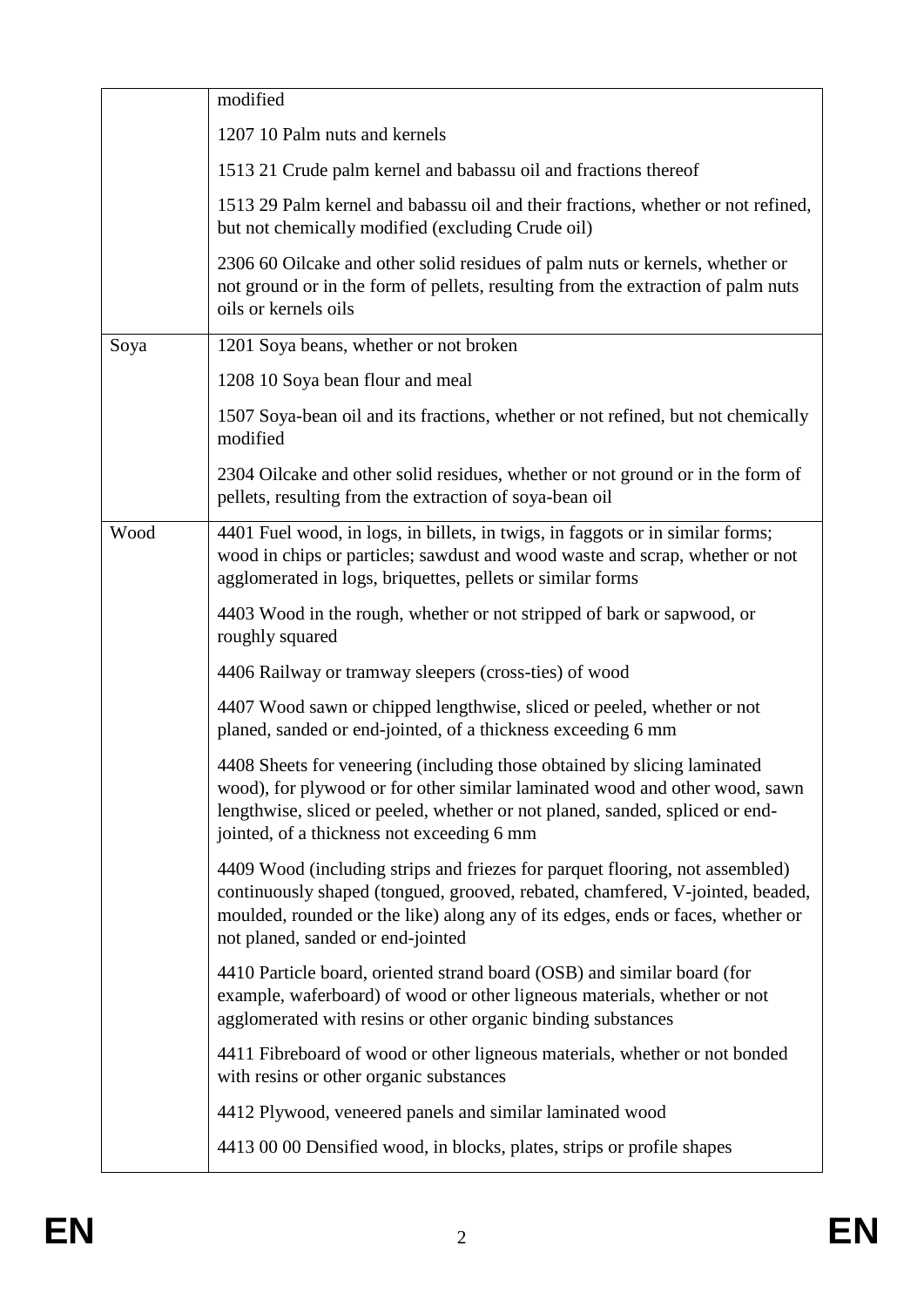| 4414 00 Wooden frames for paintings, photographs, mirrors or similar objects                                                                                                    |
|---------------------------------------------------------------------------------------------------------------------------------------------------------------------------------|
| 4415 Packing cases, boxes, crates, drums and similar packings, of wood; cable-<br>drums of wood; pallets, box pallets and other load boards, of wood; pallet<br>collars of wood |
| (Not including packing material used exclusively as packing material to<br>support, protect or carry another product placed on the market.)                                     |
| 4416 00 00 Casks, barrels, vats, tubs and other coopers' products and parts<br>thereof, of wood, including staves                                                               |
| 4418 Builders' joinery and carpentry of wood, including cellular wood panels,<br>assembled flooring panels, shingles and shakes                                                 |
| Pulp and paper of Chapters 47 and 48 of the Combined Nomenclature, with the<br>exception of bamboo-based and recovered (waste and scrap) products                               |
| 9403 30, 9403 40, 9403 50 00, 9403 60 and 9403 90 30 Wooden furniture                                                                                                           |
| 9406 10 00 Prefabricated buildings of wood                                                                                                                                      |